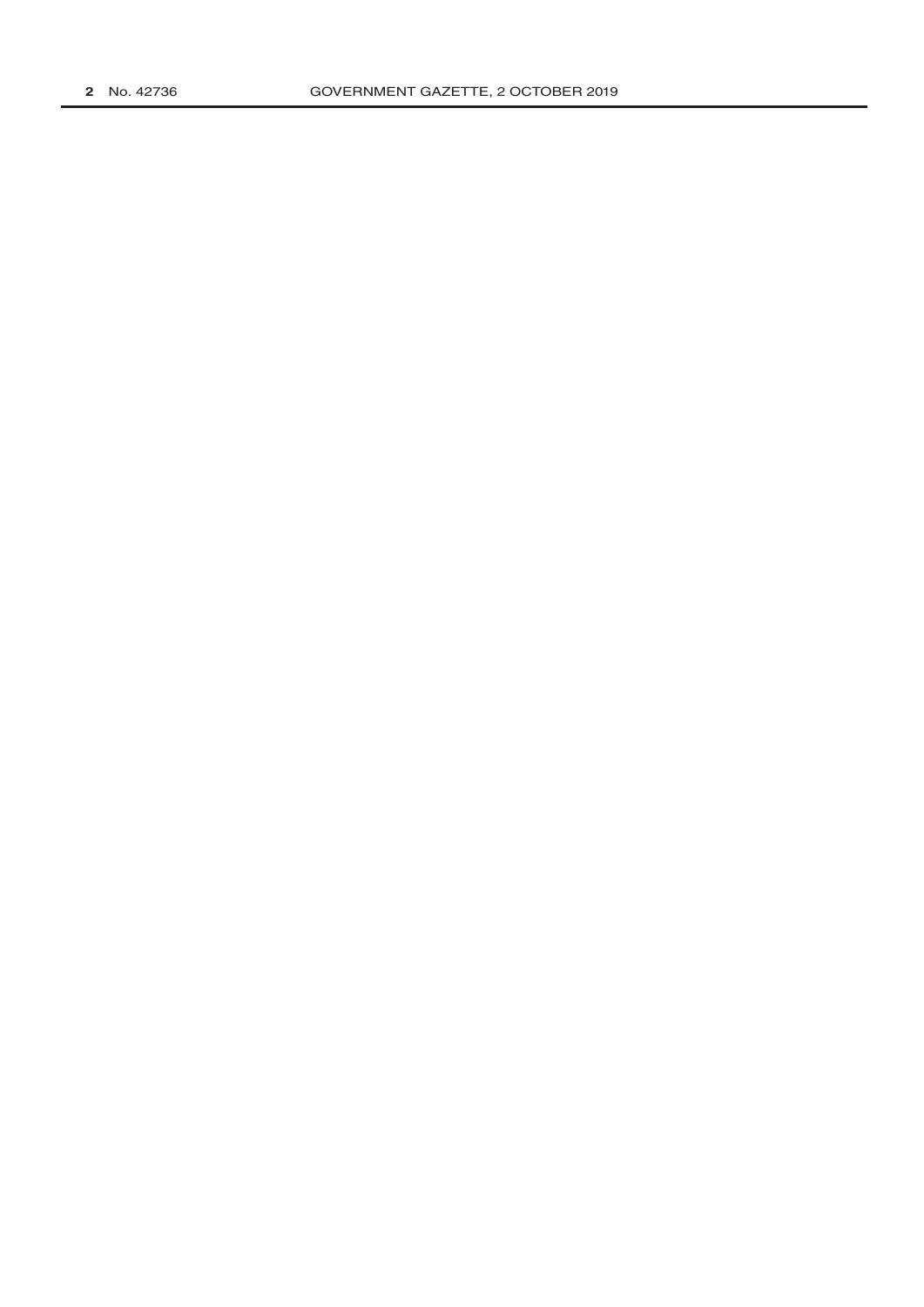# **IMPORTANT NOTICE:**

**The GovernmenT PrinTinG Works Will noT be held resPonsible for any errors ThaT miGhT occur due To The submission of incomPleTe / incorrecT / illeGible coPy.**

**no fuTure queries Will be handled in connecTion WiTh The above.**

### **Contents**

| No. |                                                                                                            | Gazette<br>No. | Page<br>No. |
|-----|------------------------------------------------------------------------------------------------------------|----------------|-------------|
|     | <b>GENERAL NOTICES • ALGEMENE KENNISGEWINGS</b>                                                            |                |             |
|     | Science and Technology, Department of/ Wetenskap en Tegnologie, Departement van                            |                |             |
| 521 | Human Sciences Research Council Board: Call for nomination of candidates to serve on the National Advisory | 42736          |             |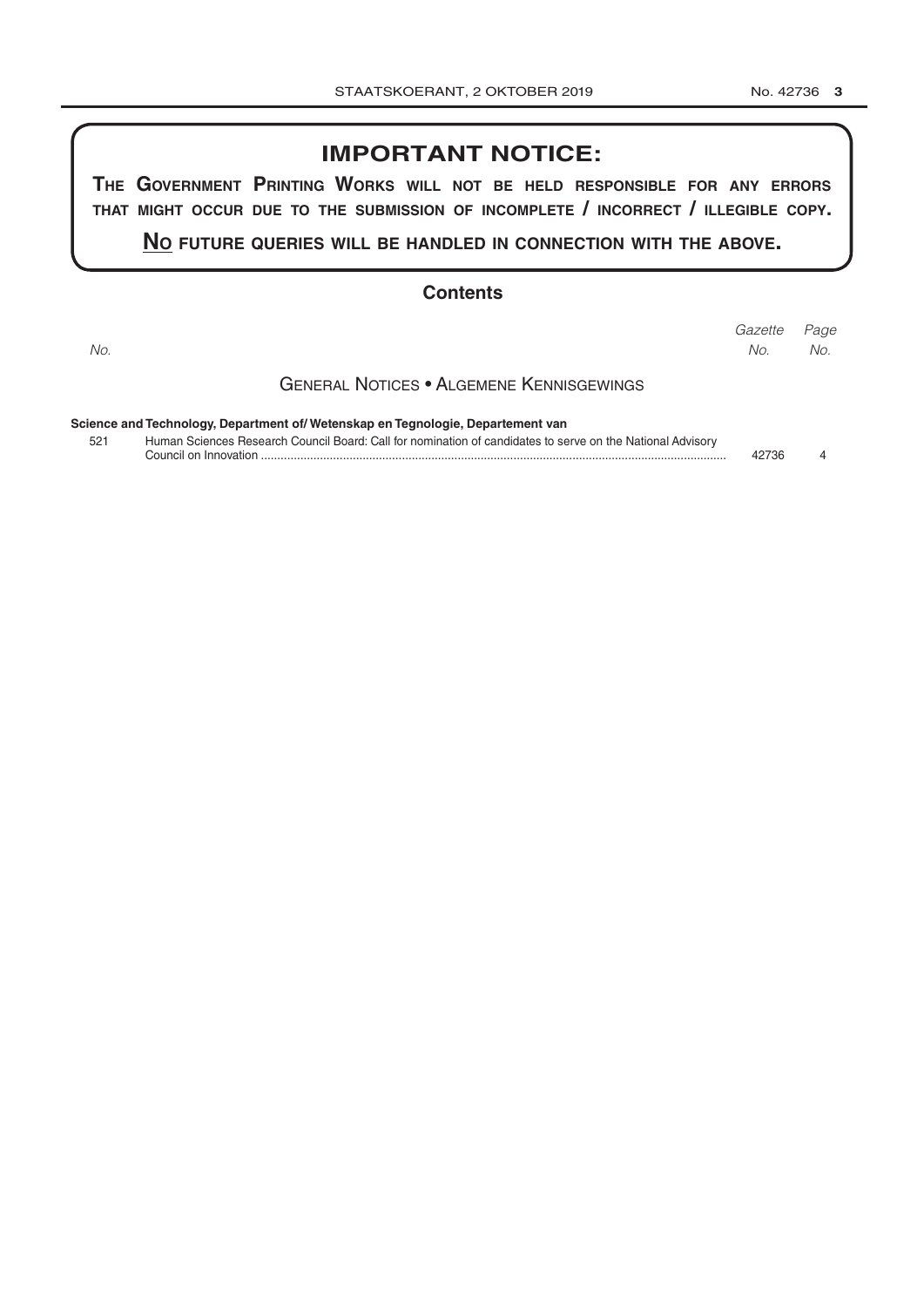# General Notices • Algemene Kennisgewings

## **[DEPARTMENT OF SCIENCE AND TECHNOLOGY](http://www.greengazette.co.za/departments/science) NOTICE 521 OF 2019**



## **CALL FOR NOMINATION OF CANDIDATES TO SERVE ON THE HUMAN SCIENCES RESEARCH COUNCIL BOARD**

The Human Sciences Research Council (HSRC) has vacant positions on its Board. The Minister of Higher Education, Science and Technology hereby invites interested parties to nominate candidates to be considered for appointment to the HSRC Board in line with section 5 of the HSRC Act, 2008 (Act No. 17 of 2008).

The objects of the Council are (a) to initiate, undertake and foster strategic basic research and applied research in human science, and to gather, analyse and publish data relevant to developmental challenges in South Africa, elsewhere in Africa and in the rest of the world, especially by means of projects linked to public sector-oriented collaborative programmes; (b) to inform the effective formulation and monitoring of policy and to evaluate the implementation of policy; (c) to stimulate public debate through the effective dissemination of fact-based result of research; (d) to help build research capacity and infrastructure for the human sciences in South Africa and elsewhere in Africa; (e) to foster and support research collaboration, networks and institutional linkages within the human sciences research community (f) to respond to the needs of vulnerable and marginalised groups in society by researching and analysing developmental problems, thereby contributing to the improvement of the quality of their lives; and (g) to develop and make publicly available new data sets to underpin research policy development and public discussion of the key issues of development, and to develop new improved methodologies for use in their development.

In terms of section 5(2) of the Act, the Board will consist of (a) a chairperson; (b) not less than six and not more than nine members; and (c) the Chief Executive Officer, who is a member of the Board by virtue of his or her office.

The new members of the Board will be appointed in their personal capacity and serve on a part-time basis for the remainder of the four-year period, which ends on 31 October 2021. Allowances will be in accordance with the [National Treasury's](http://www.greengazette.co.za/departments/national-treasury) guidelines for remuneration.

The Board vacancies to be filled require advanced qualifications, experience and/or or skills in (a) economics, and (b) democracy and service delivery, (c) social science research community in the rest of Africa which are aspects of the functions of the Council. Nominations should clearly indicate in which of these categories the nominee falls.

Nominations should be submitted to the Minister of Higher Education, Science and Technology by no later than 30 October 2019.

Relevant curricula vitae for nominated candidates should be provided, including the following information: identity number; gender; race; designation and responsibilities; contact details (postal and email addresses, cellular and landline numbers); qualifications and field; current and past service on boards; areas of expertise; and the names and contact details of at least two referees.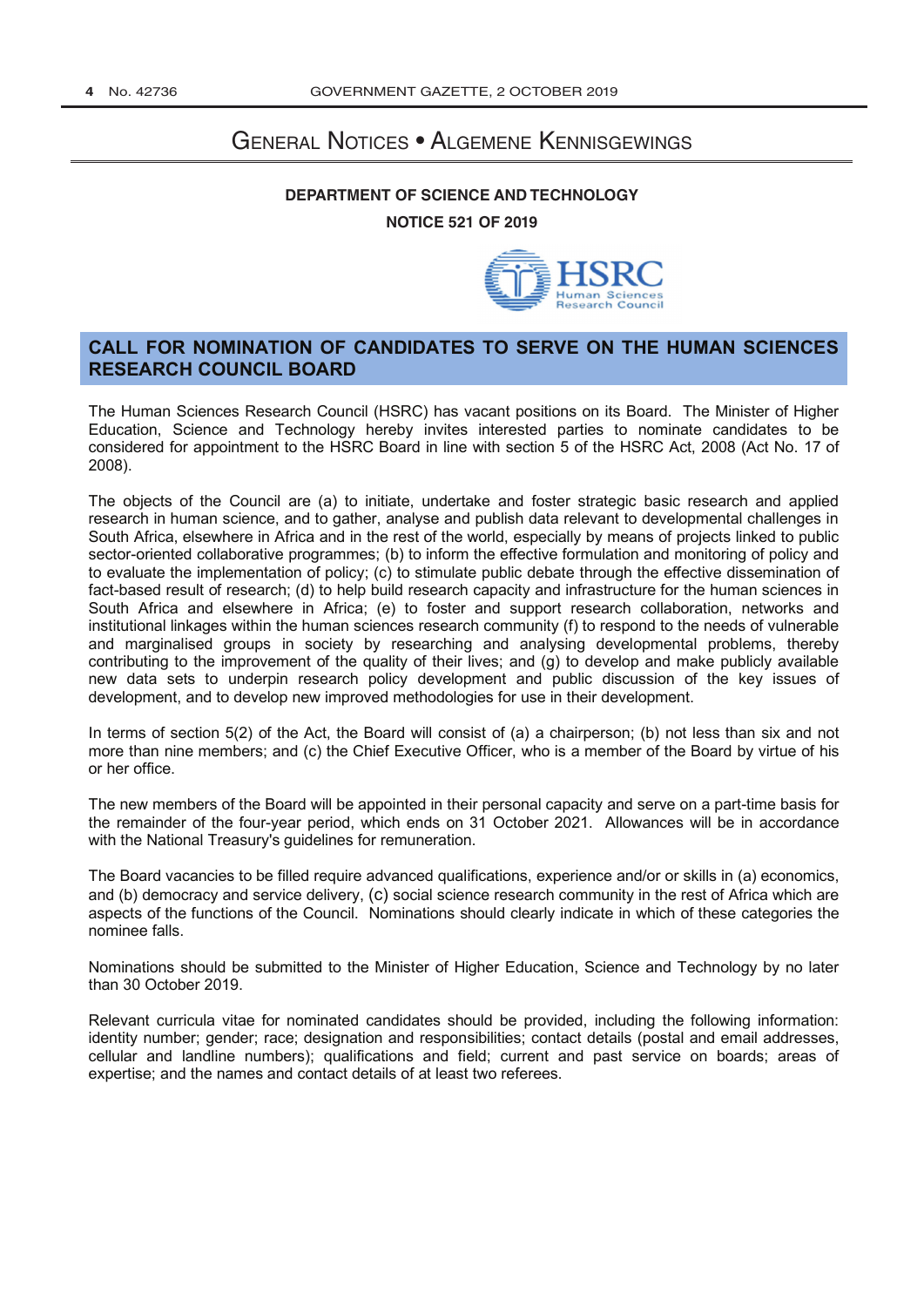#### **Confirmation of the availability of the nominee is also required.**

Nominations may be sent to the Director-General of Science and Innovation, for the attention of Ms Thato Dube, in one of the following ways:

- By post to the Department of Science and Innovation, Private Bag X894, Pretoria, 0001.
- By hand to the Department of Science and Innovation, Building 53, CSIR (Scientia) Campus, Meiring Naudé Road, Brummeria, Pretoria.
- By email to thato.dube@dst.gov.za.

#### *NB: Nominations will not be considered unless all the above requirements are met. Correspondence will be entered into with shortlisted candidates only.*

**Enquiries:** Thato Dube at 012 843 6363